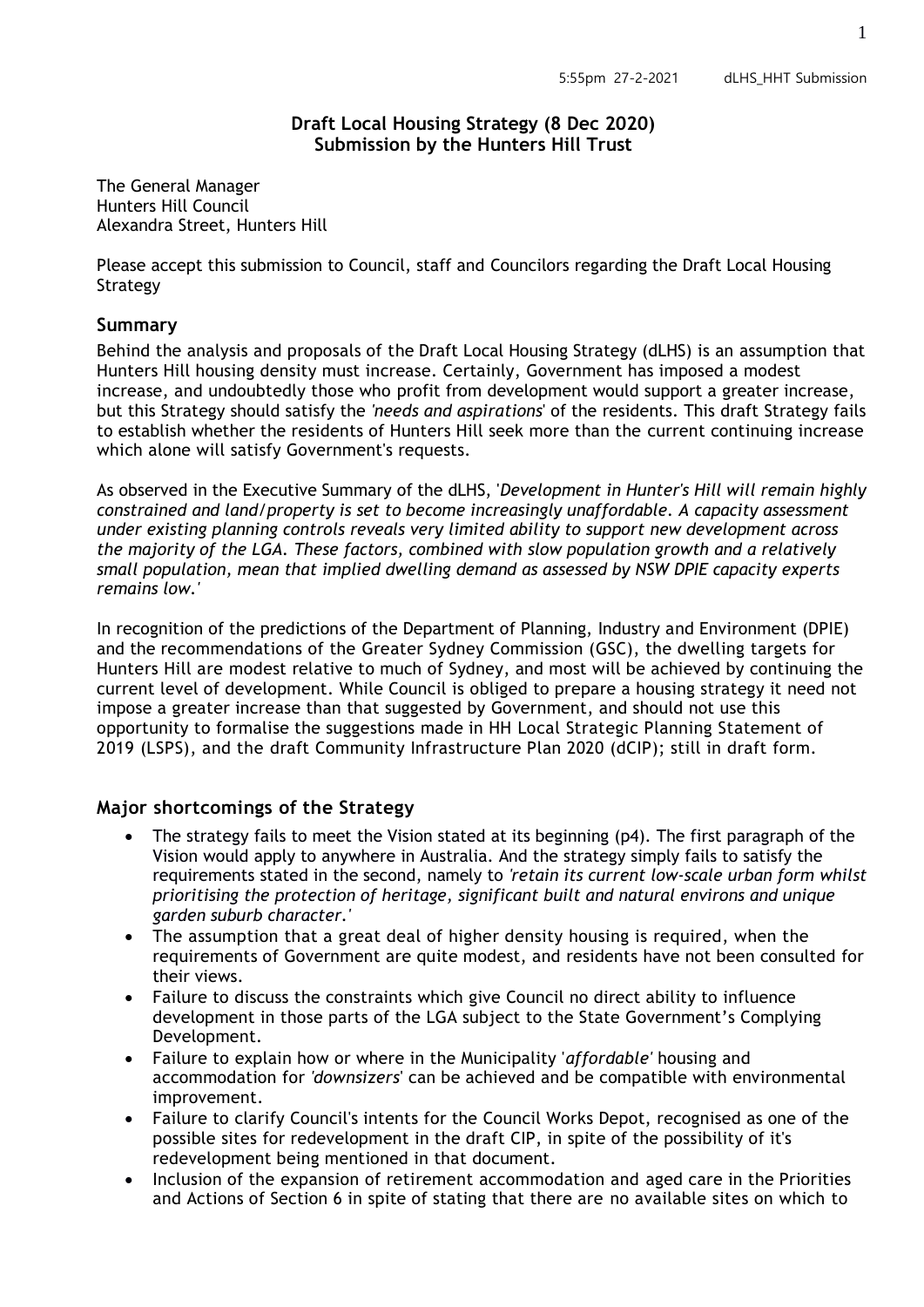locate them and there being no analysis of the number of existing retirement and aged care locations and capacity.

 It is disturbing that the document is not identified as a draft (rather than an agreed document) because there is no backing for some actions stated as already completed. For example, the Introduction (Section 1.1) states that Council has consulted with *'community housing organisations, seniors living providers and the Sydney Metropolitan Aboriginal Land Council (Metro LALC),* yet the body of the document fails to reference or provide the content from these consultations, and simply states the intention to consult in the future.

#### **Complying development**

Thirty percent of the municipality lies outside the parts designated as Conservation Areas, and therefore outside the direct control of Council because it is subject to Complying Development. This sees modest-sized, single-storey family homes being replaced with large two-storey, family homes, not dual-occupancies or apartments, thus not altering the housing density but in many cases depleting the suburb of much needed tree canopy and green space. The implications of this need to be explored in the dLHS and a case made for some alternate thinking that encourages best design practices, preservation of scale and character of our suburb and innovation in providing additional accommodation, such as by sympathetic additions and 'granny flats'. The complying development laws are promoting unsustainable development that is impacting neighbour amenity and eroding the strong sense of community that Hunters Hill has historically enjoyed.

#### **Ageing of the population**

As shown in Table 4.1, forecasts for the population to 2041 show that while the total population will fall, the proportion aged over 54 years will increase by an average of 1% every 5 years, equivalent to 30 people entering this category each year. Some of these people will remain in their family houses, some will seek to downsize from family homes to places with easier access (e.g. the absence of steps or stairs), and some will seek to move to aged-care facilities. The suggestion (5.7.3) that shop-top housing could suit an aging cohort must be qualified by stating that this requires purpose-designed buildings (with level entries, and fitted with lifts for people who wish to live on top of shops.

### **Is there a need to provide additional housing in Hunters Hill?**

As discussed in Section 4.3.4, DPIE figures suggest an additional 75 dwellings are required to meet projected population growth by 2041. There seems also a need for greater diversity of housing, which currently is not being satisfied under Complying Development in that part of Hunters Hill not under Council's control.

The North District Plan of the Greater Sydney Commission (Section 4.3.5 and Table 5 of the DIPIEs 'Hunters Hill data information pack' states that Hunters Hill is on target to meet its requirements (projected 159 dwellings of a target range 150 – 200).

With these relatively small targets, the projected increase in housing will be catered for by developments already approved in Gladesville, and possible residential development of the Gladesville Hospital site - although this potential must be approached carefully to ensure the preservation of this location for future generations as well.

There is certainly no justification for the Actions envisaged in 6.2-Housing Priority **1,** such as to *'Focus mid-rise residential development on Gladesville Town Centre, Hunter's Hill Village and Boronia Park'.* Council should consider how it can preserve the character of Hunters Hill while enabling creative housing solutions - such as proposals to convert mansions into apartments that the suburb saw in the 1960s and 1970s that has left a legacy of beautiful heritage buildings and gardens but with increased housing capacity.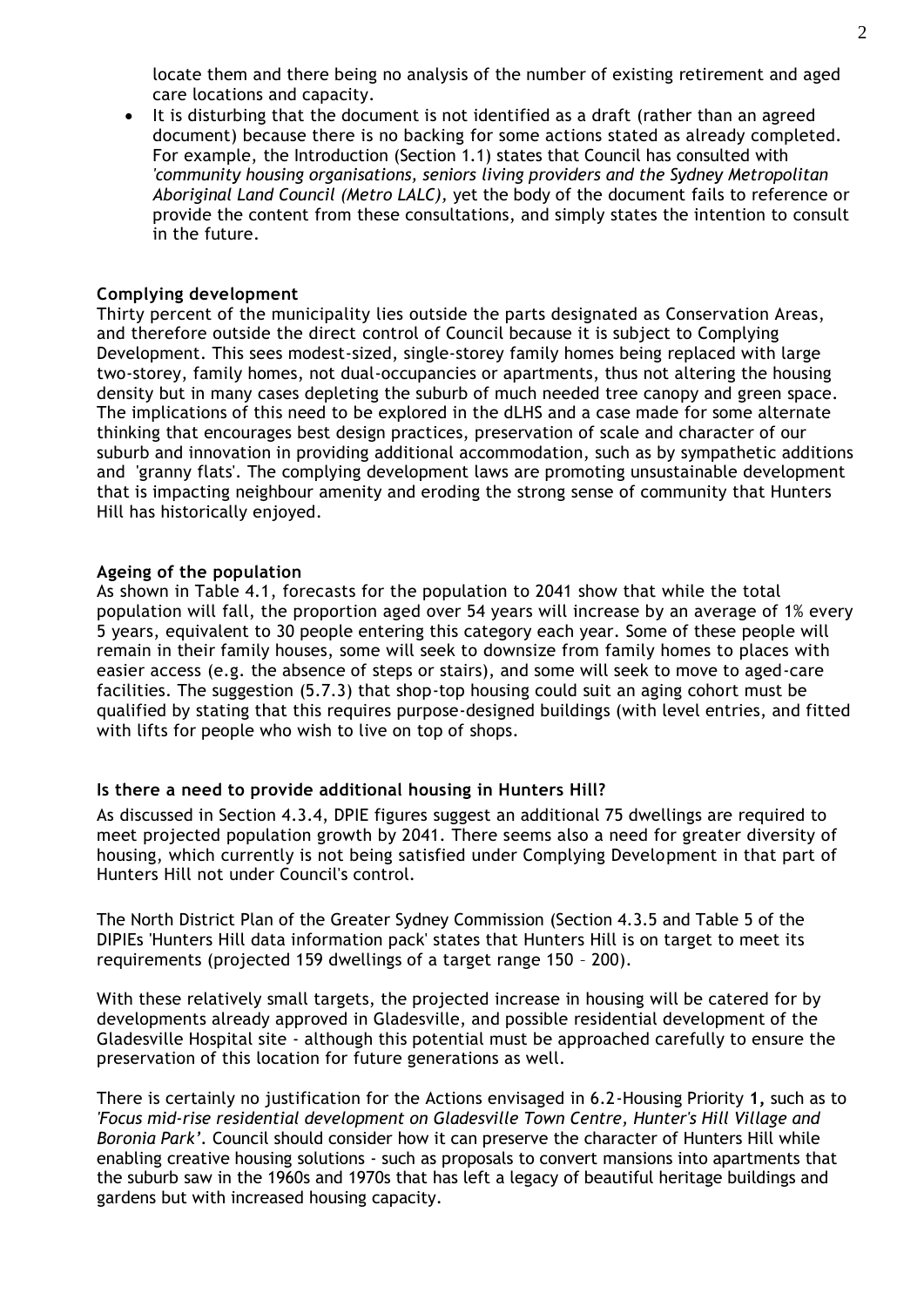There still remains the requirement to provide greater diversity of housing, which will not necessarily eventuate under commercial conditions. Should Council decide to close permanently its Works Depot, it should open discussion of all possible uses for this site. Should it be converted to public open space, which is short in this part of the peninsular? Or rezoned for development as long-term affordable rental housing? This would provide a rare opportunity in an LGA described in the Strategy as having a *'highly constrained, unaffordable property market'.* Of course, this would reduce the sale price, and would require a watertight guarantee against it later being reclassified and resold into the general housing market, so creating a windfall profit for the then-current owners.

# **Section 6: Housing Strategy Implementation**

## **Priority 1: Plan for additional housing in appropriate locations**

The document equates Priority 1 to '*Alignment with Hunter's Hill LSPS Goals and Planning Priorities',* which are recognised as being **to meet community needs and aspirations**, stating that the Strategy should:

- 'Provide services and facilities within Hunter's Hill to meet community needs and aspirations of the community', and
- 'Provide land use planning framework to support community needs and aspirations'

But there is no reference to having determined the needs and aspirations of the people likely to live in the additional housing proposed by this Strategy. While their needs and aspirations could well include *'a good level of residential amenity and connectivity via ready access to transport, shops, services and community facilities',* perhaps they also have other concerns that are incompatible with being crammed into high density, multi-storey living in an over-developed Hunters Hill Village, above a new supermarket in Gladesville, or on top of a shop in Boronia Park.

A major failing of this Strategy is that it gives little attention to that portion of Hunters Hill that lies east of the overpass. The nominal reason for this is concern about traffic congestion on the route leading down the peninsula, but this is purely peak-hour congestion, which is shared by Ryde Rd and Victoria Rd (see Section 4.4.4). Perhaps the underlying reason is that summarised by the statement that *'Council is committed to maintaining the character, amenity and high environmental values that apply to the Hunter's Hill peninsula, whilst allowing for some additional capacity in appropriate locations'.* The Hunters Hill Trust acknowledges the special character of our part of Sydney but this is not limited to the peninsular. All of our through roads suffer peak hour traffic congestion, which can be reduced by enhancing other modes of transport such as cycling, walking and public transport. In summary, 'character, amenity and environmental values' are not confined to the peninsula.

### **Priority 2: Support housing diversity and housing affordability**

Quoting the LSPS Goals and Planning Priorities, these aims are stated to be to:

- 'Provide services and facilities within Hunter's Hill to meet community needs and aspirations of the community now and by 2040'; and
- 'Provide a caring and safe community where healthy activities are encouraged and promote a strong sense of community and connection among residents by 2040'

But the dLHS fails to identify the community's needs and aspirations regarding housing diversity and affordability, and simply assumes everyone (including *'shrinking household types, young families, those who wish to downsize')* wish to live in *'one, two- and three-bedroom apartments'.*  Surely *'diversity'* means more than everyone living in an apartment; this may coincide with the State government's current view, but is one we are not obliged to accept.

It is difficult to see how Action 2.5 ('*Work with neighbouring Councils ...*') could improve affordable housing within Hunters Hill: it sounds more like seeking to transfer our responsibility to our neighbours.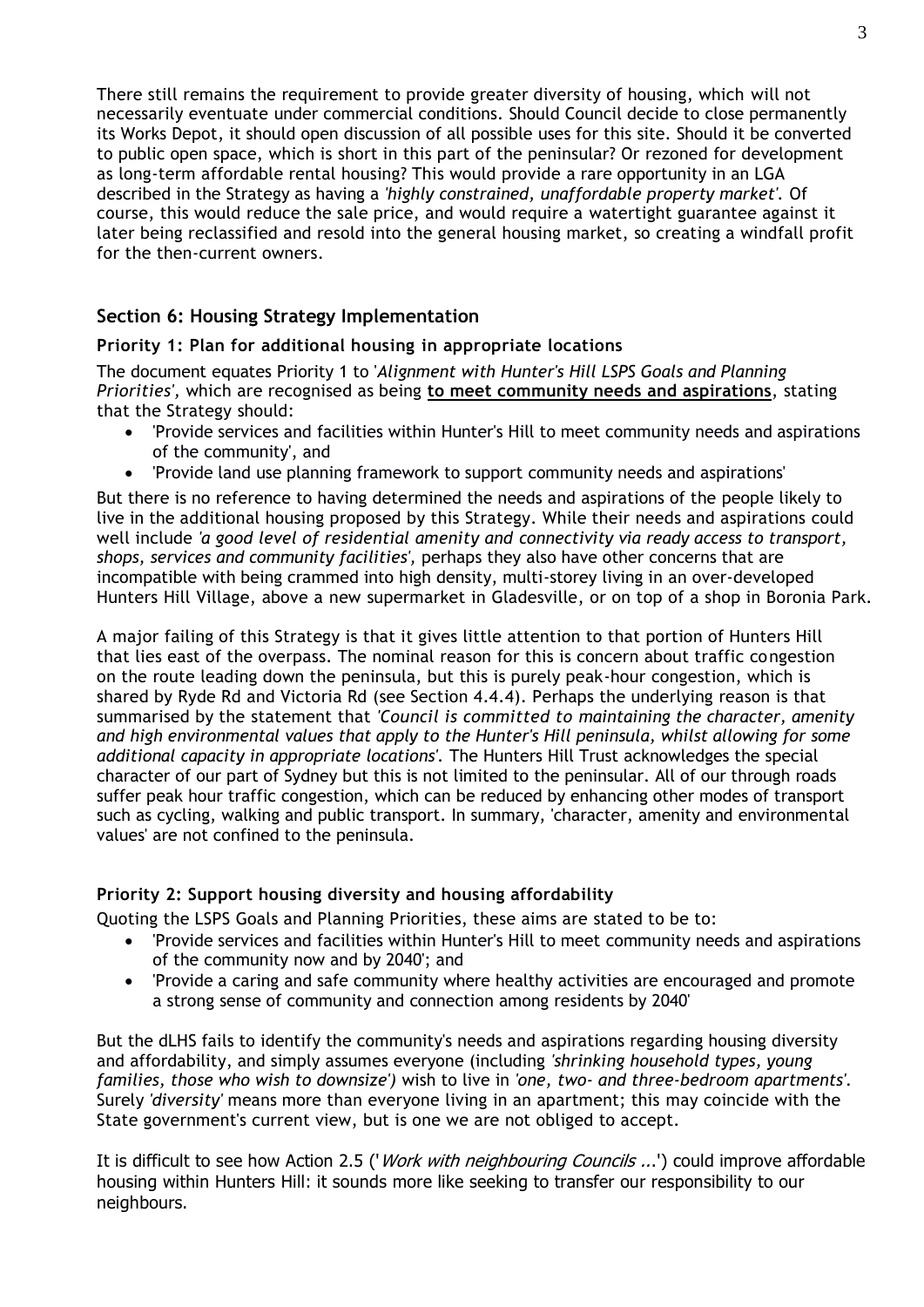Action 2.9 suggests '*a sensitive upgrade of existing housing stock and a consistent approach to assessing proposals to older apartment stock and some older residential buildings*', but doesn't explain how this might increase diversity and/or affordability without reducing quality or degrading the environment. It is acknowledged, however, that older apartment stock is often better designed and built for amenity and preservation of green space than new apartments that just seek to maximise developer returns against the land acquisition costs.

### **Priority 3: Protect significant environmental values through sustainable developments and design quality of new developments**

The aims to achieve sustainable development and design quality are stated to be to:

- Create great places and streetscapes for people.
- Facilitate and undertake sustainable practices.

The means to achieve these admirable but vague aims include to:

- *'investigate a design excellence bonus'; this is important, and could be combined with* an Environmental Excellence bonus. But there would need to be a mechanism to provide some certainty that the measures permitted by the bonus were permanent.
- *'locate future housing away from environmental risk areas', yet the proposed development* of and around Figtree Park inevitably would degrade environmental values here through removal of tree canopy and green spaces which water absorption rather than run-off.
- *'address transport and parking'';* intensive development inevitably leads to increasing traffic congestion, so should be kept away from areas such as Figtree Park, and Boronia Park shopping area, both of which are already currently congested centres is with limited provision for parking.

### **Priority 4: Encourage compatibility of new housing with existing local character and heritage**

The aim of this Priority is stated to be to *'Maintain and enhance the natural and built heritage character of Hunter's Hill',* which, in turn is stated to be 'a l*eafy established area with early garden suburb features and areas of urban bushland and scenic foreshore stretches that are highly valued by the community.'*

Such an aim is welcomed but shifts the burden of development sought by Council through the proposals for:

- 'mid-rise apartment living' in Gladesville, or
- 'buildings providing a 2-3 storey presentation to street in the Hunters Hill Village, or
- '2-3 storey buildings in a strip shopping centre' in Boronia Park

### **Protecting environmental values**

While stated as an aim, no specific mechanisms are proposed to protect environmental values while increasing housing density. The reality of the euphemism *'renewal of existing housing stock'* is the 'knock-down-rebuild' pattern that, under the heavy touch of Complying Development, currently is blighting all but the Conservation Areas of Hunters Hill (and even here heavy-handed change is being imposed). Inevitably, such *'renewal'* is accompanied by the loss of open space and trees. Under complying development only 20% of the site area (as opposed to the original garden suburb rate of 50%) need be available to grow plants of any type, and replacing single-storey with multistorey structures exacerbates the impact on 'environmental values'.

### **Conclusion**

 The document explains that the current rates of increase in housing will meet the requirements of both the Department of Planning, Industry and Environment (DPIE), and the Greater Sydney Commission, (GSC),